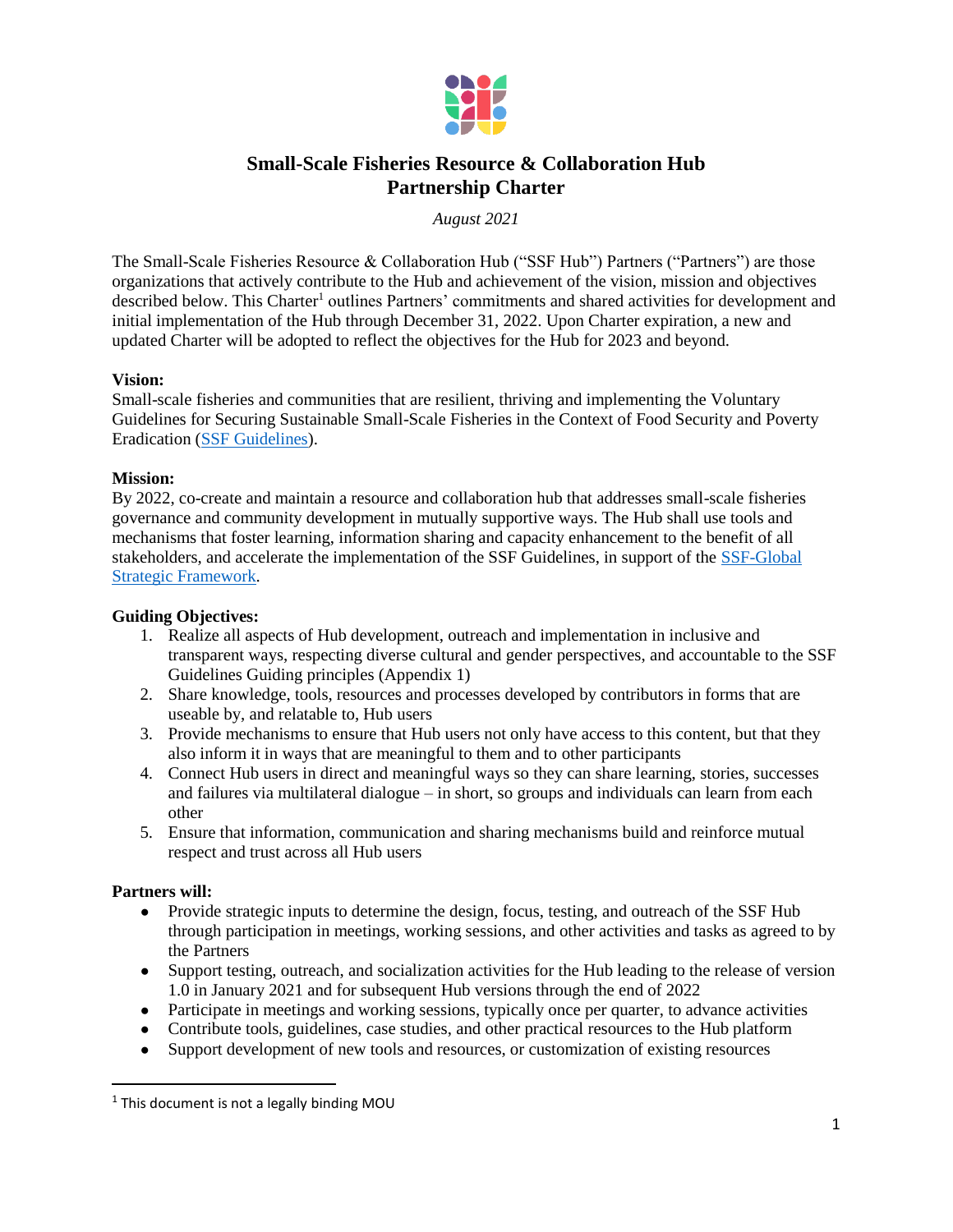- Maintain up-to-date tools on the platform, updating and revising as appropriate, based on received feedback and other organizational updates, at least once per year
- Actively engage as part of the Hub's online community, e.g. by responding to questions posed, contributing updates of own work, and sharing upcoming events of interest to the community
- Actively promote the use of the Hub with community partners
- Provide testimonials of use, as appropriate
- Promote the SSF Hub within their organization and with external community partners in appropriate contexts using their communication channels
- Represent the Hub in a manner that is consistent with the Guiding Objectives
- Contribute in-kind support (i.e., personnel time) and Hub content to support the goals and core activities of the partnership
- If appropriate and feasible, contribute financial resources to the partnership (e.g., by directly funding key activities or Hub expenses, or providing funds to the Secretariat)<sup>2</sup>
- Support fundraising efforts to ensure the longevity and success of the Hub
- Give 2 months' advance notice to the Secretariat in the event of their organization's withdrawal from the partnership, and help facilitate the hand-off of ongoing tasks and responsibilities to other Partners

### **Secretariat:**

- Environmental Defense Fund (EDF) will serve as the Secretariat for the partnership and will act as the central point of contact for Partner communications and activities
- Secretariat responsibilities will include:
	- o Managing operations of the partnership including scheduling Partner meetings, soliciting agenda items, facilitating meetings, and preparing and distributing meeting summaries and action items
	- o Supporting planning and execution of partnership activities, either as the lead organizer or by providing targeted assistance to other Partners
	- o Developing community guidelines and support for moderation of the site
	- o Maintaining databases of content for the Hub site to meet goals
	- o Contracting with providers to advance Hub activities and goals, including web developers
	- o Facilitating fundraising where possible

### **Task forces:**

- Task forces (working groups of Partners) will be formed to efficiently implement activities as agreed to by the Partners
- Membership in task forces is open to Hub Partners
- Meeting frequency is determined by needs identified by task force members and Hub Partners
- Initial task forces include:
	- o Design and Development refine content and tools for inclusion in the Hub
	- o Outreach develop assessments and testing guidance
	- o Communication develop materials to promote and share the Hub

### **Decision-making:**

- For formal motions or proposals, Partners will seek consensus
- Task forces will bring proposals and key decisions to Partners for approval

### **Partners**

 $\overline{\phantom{a}}$ 

 $^2$  SSF Hub partnership has no financial obligation other than that offered voluntarily by Partners for particular work streams or deliverables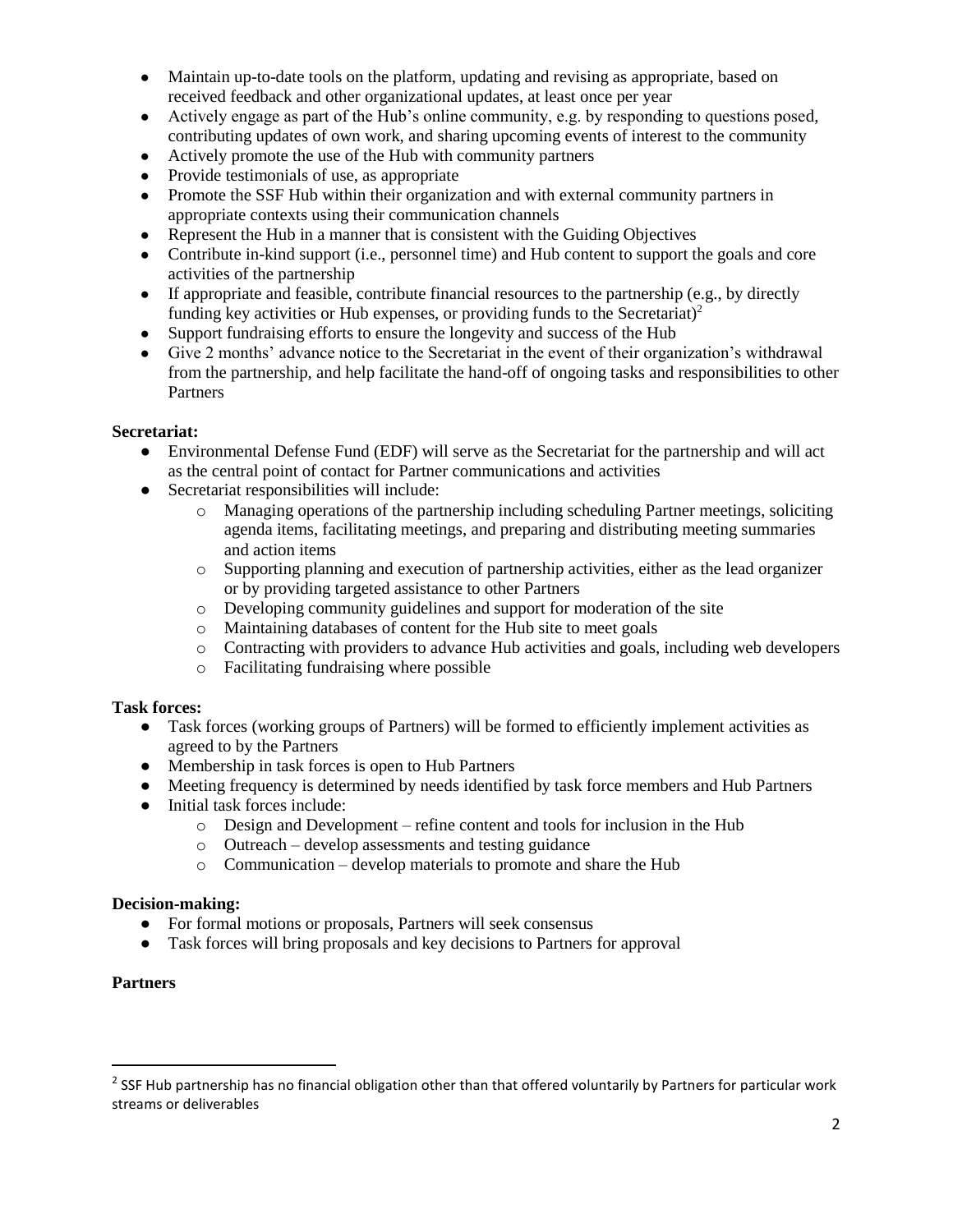Kounach, Serge Raemaekers, ABALOBI | Jenny Oates, Blue Ventures John M. J Elena M. Finkbeiner, PhD, Center for Oceans, Alexis Rife, Environmental Defense Fund Conservation International KENS Joanna Elliott, Fauna & Flora International Peter Battisti, Future of Fish Rkeut Roy Bealey, International Pole and Line Cristina Pita, International Institute for Environmental Development Foundation Fic ABilsky Richfunch Rich Lincoln, Ocean Outcomes Friedmann School (Eric Bilsky, Oceana, Inc. Klario Dr. Steve Box, Fish Forever Program, Rare Cecilia Blasco, SmartFish AC in Coppes MesfutMere Meaghan Brosnan, WildAid **Dr. Simon Cripps, Wildlife Conservation** Society John Tanzer, World Wildlife Fund International Global Oceans Practice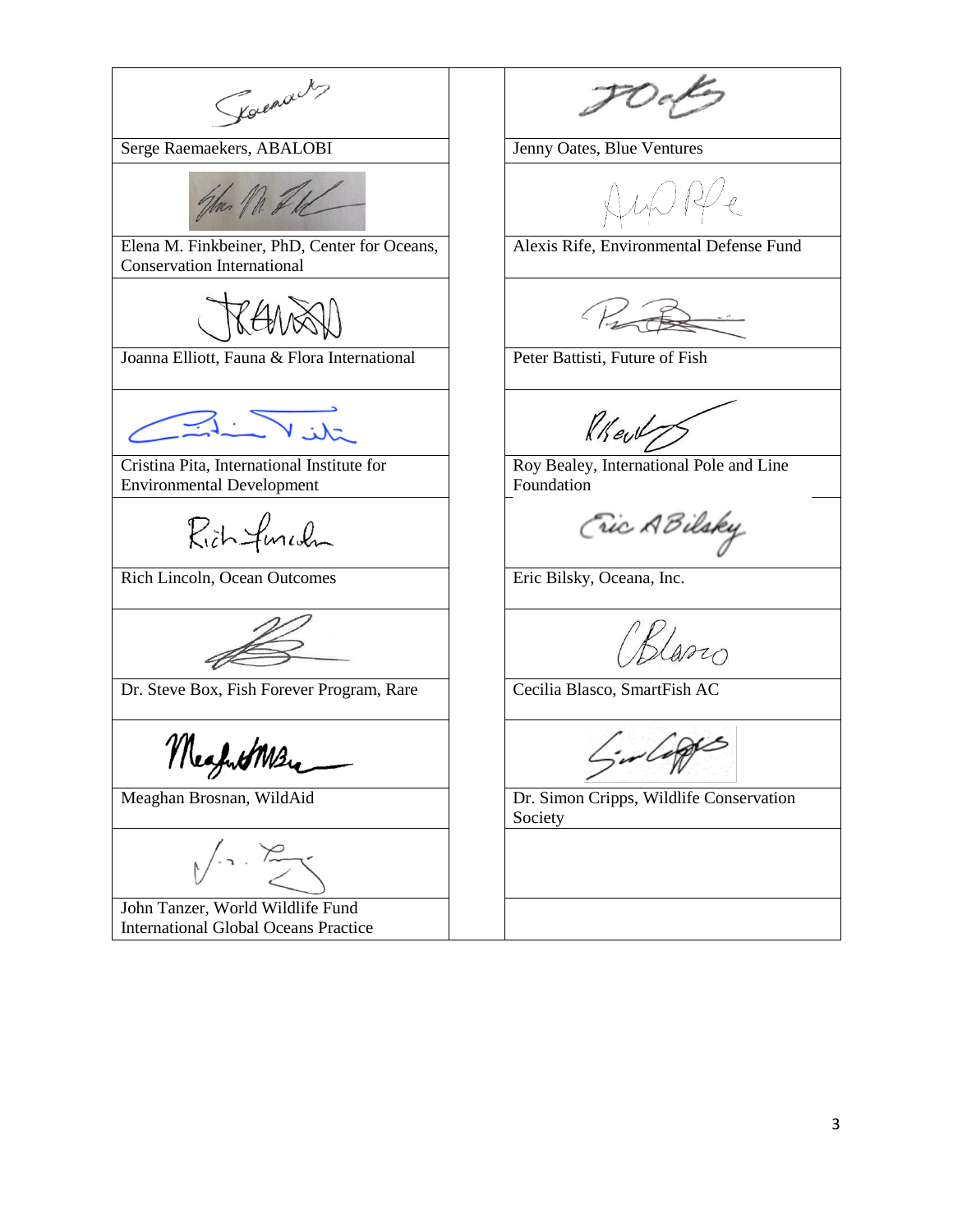Guiding principles, as stated in the SSF Guidelines, include:

1. **Human rights and dignity:** recognizing the inherent dignity and the equal and inalienable human rights of all individuals, all parties should recognize, respect, promote and protect the human rights principles and their applicability to communities dependent on small-scale fisheries, as stipulated by international human rights standards: universality and inalienability; indivisibility; interdependence and interrelatedness; nondiscrimination and equality; participation and inclusion; accountability and the rule of law. States should respect and protect the rights of defenders of human rights in their work on small-scale fisheries.

All non-state actors including business enterprises related to or affecting small-scale fisheries have a responsibility to respect human rights. States should regulate the scope of activities in relation to small-scale fisheries of non-state actors to ensure their compliance with international human rights standards.

- 2. **Respect of cultures:** recognizing and respecting existing forms of organization, traditional and local knowledge and practices of small-scale fishing communities, including indigenous peoples and ethnic minorities encouraging women leadership and taking into account Art. 5 of the Convention on the Elimination of All Forms of Discrimination Against Women (CEDAW).
- 3. **Non-discrimination:** promoting in the small-scale fisheries the elimination of all kinds of discrimination in policies and in practice.
- 4. **Gender equality and equity** is fundamental to any development. Recognizing the vital role of women in small-scale fisheries, equal rights and opportunities should be promoted.
- 5. **Equity and equality:** promoting justice and fair treatment both legally and in practice of all people and peoples, including equal rights to the enjoyment of all human rights. At the same time, differences between women and men should be acknowledged and specific measures taken to accelerate de facto equality, i.e. using preferential treatment where required to achieve equitable outcomes, particularly for vulnerable and marginalized groups.
- 6. **Consultation and participation:** ensuring active, free, effective, meaningful and informed participation of small-scale fishing communities, including indigenous peoples, taking into account the UN Declaration on the Rights of Indigenous Peoples (UN DRIP) in the whole decision-making process related to fishery resources and areas where small-scale fisheries operate as well as adjacent land areas, and taking existing power imbalances between different parties into consideration. This should include feedback and support from those who could be affected by decisions prior to these being taken, and responding to their contributions.
- 7. **Rule of law:** adopting a rules-based approach for small-scale fisheries through laws that are widely publicized in applicable languages, applicable to all, equally enforced and independently adjudicated, and that are consistent with existing obligations under national and international law, and with due regard to voluntary commitments under applicable regional and international instruments.
- 8. **Transparency:** clearly defining and widely publicizing policies, laws and procedures in applicable languages, and widely publicizing decisions in applicable languages and in formats accessible to all.